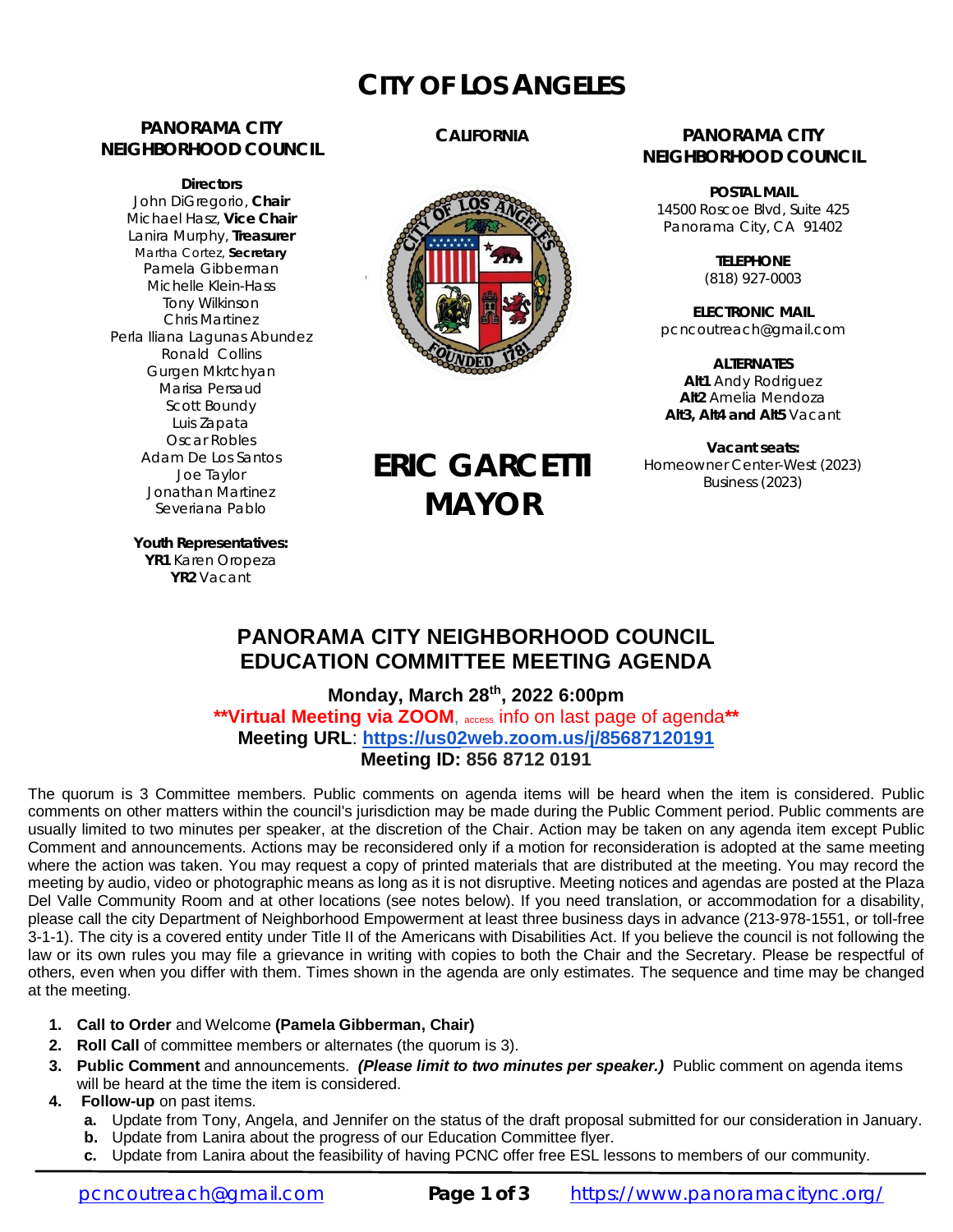- **d.** The PCNC Board approved our motion to renew our request to the LAUSD Board of Education to pass the "Arts ARE Education" resolution. The Chair will send the updated letter and resolution to LAUSD Board of Education President Kelly Gonez and her fellow Board members.
- **e.** The PCNC Board also passed our motion to offer a resolution of support for the Funding for Arts and Music Education in Public Schools Initiative which would encourage our community members to do the same. A statement to that effect will be posted on the PCNC website.
- **5. Discussion and possible action** on setting up a meeting with students and government representatives.
- **6. Discussion and possible action** on how we can be of assistance to Vista MS in coping with recent incidents of violence. Hopefully we will be joined by Vista MS representatives and/or parents to share their insights and concerns.
- **7. Discussion and possible action** on reactivating the Safe Routes to School Program.
- **8. Discussion** about items for the next meeting on **Monday, April 25, 2022.**
- **9. Public Comment** and announcements. *(Please limit to two minutes per speaker.)*
- **10. Adjournment**

**Council Process:** The council gained its official city role upon certification by the Board of Neighborhood Commissioners on March 15, 2007. Everyone who lives, works or owns real property within the boundaries of the Panorama City Neighborhood Council, or who declares a Community Interest in the area and the basis for it, is a "stakeholder". All stakeholders are members of the Council. Stakeholders elect a Board of Directors to represent them. This Board is recognized as the decision-making entity by the City of Los Angeles. The current Board was elected on April 2, 2016. While the Board is the official decision-making entity, meetings are conducted as much as possible in a town hall spirit. Committees are open to anyone with an interest in Panorama City. Panorama City's neighborhood council is much more than its Board, and it depends on public participation for its success.

**Posting Sites:** California's open meetings law, the Ralph M. Brown Act, requires that meeting notices be physically posted at a regular location 72 hours in advance for regular meetings and 24 hours in advance for special meetings. The location must be accessible to the public seven days a week, 24 hours a day. That location is the outside steel doors of the Plaza Del Valle Community Room, Building G, 8700 Van Nuys Blvd, Panorama City, CA 91402. This council is also required to follow the City of Los Angeles posting policy for Neighborhood Councils. That policy additionally requires that councils post agendas through the city's Early Notification System (ENS), post the agendas on the council's website (if one exists), and make an effort to send agendas by electronic mail (if such a list exists). This council posts agendas on its website, panoramacitync.org. This council uses the city's ENS mailing list as its agenda email list. You may sign up for the ENS agenda system at: <http://lacity.org/government/Subscriptions/NeighborhoodCouncils/index.htm.>

In addition to the Plaza Del Valle posting location, this council MAY post agendas at other locations within Panorama City. These may include: (1) Panorama City Branch Library, 14345 Roscoe Blvd; (2) Panorama Recreation Center, 8600 Hazeltine Avenue; (3) Sepulveda Recreation Center, 8801 Kester Avenue; and (4) Casa Esperanza, 14705 Blythe Street.

In addition to the ENS agenda list, this council MAY include agendas in its occasional informational emails. You can subscribe to the council's informational email list by sending your request to ['info@panoramacitync.org'.](mailto:) You can also sign up on the council's website. In order to respect our stakeholders' inboxes, messages to the informational email list will be sent at most once or twice a month. *The only way to assure that you will receive emailed agendas is through the ENS list.* 

**Interpretation for Meetings:** If you need an interpreter for any Panorama City Neighborhood Council General or Committee Meeting, please notify the Board Chair at [johndpcnc@gmail.com](mailto:johndpcnc@gmail.com) a minimum of **48 hours** prior to the meeting to ensure coverage. Please indicate the language(s) you need interpretation for and the date of the meeting.

**Americans with Disabilities Act (ADA):** As a covered entity under Title II of the Americans with Disabilities Act, the City of Los Angeles does not discriminate on the basis of disability and upon request, will provide reasonable accommodation to ensure equal access to its programs, services, and activities. Sign language interpreters, assistive listening devices, or other auxiliary aids and/or services may be provided upon request. To ensure availability of services, please make your request at least 5 business days prior to the meeting you wish to attend by contacting the city's Department of Neighborhood Empowerment (213-978-1551).

**Agenda-related written materials:** The council may occasionally prepare supplementary information to the agenda ("agenda packets"). When this is done, the agenda packets are normally made available both to Board or committee members and to the public at the start of the posted meeting. In compliance with Government Code section 54957.5, non-exempt writings that are distributed to a majority or all of the Board or committee *in advance of a meeting* may be viewed by appointment at the Panorama City Neighborhood Council office, 14500 Roscoe Blvd, Suite 400, Panorama City, CA 91401, (818-714-2133) during normal business hours, or at the scheduled meeting. In addition, if you would like a copy of any record related to an item on the agenda, please contact Cheryl Compton, PCNC - Secretary, 14500 Roscoe Blvd, Suite 400, Panorama City, CA 91402 [\(ComptonPCNC@gmail.org\).](mailto:(ComptonPCNC@gmail.org).) 

**PUBLIC ACCESS OF RECORDS** – In compliance with Government Code section 54957.5, non-exempt writings that are distributed to a majority or all of the board in advance of a meeting may be viewed at [the Panorama City Neighborhood Council no longer maintains a physical office] and at our website: panoramacitync.org or at the scheduled meeting. In addition, if you would like a copy of any record related to an item on the agenda, please contact John DiGregorio at [no phone available] or email: [johndPCNC@gmail.com](mailto:johndPCNC@gmail.com)

IN CONFORMITY WITH THE SEPTEMBER 16, 2021 ENACTMENT OF CALIFORNIA ASSEMBLY BILL 361 (RIVAS) AND DUE TO CONCERNS OVER COVID-19, THE PANORAMA CITY NEIGHBORHOOD COUNCIL MEETING WILL BE CONDUCTED ENTIRELY WITH A